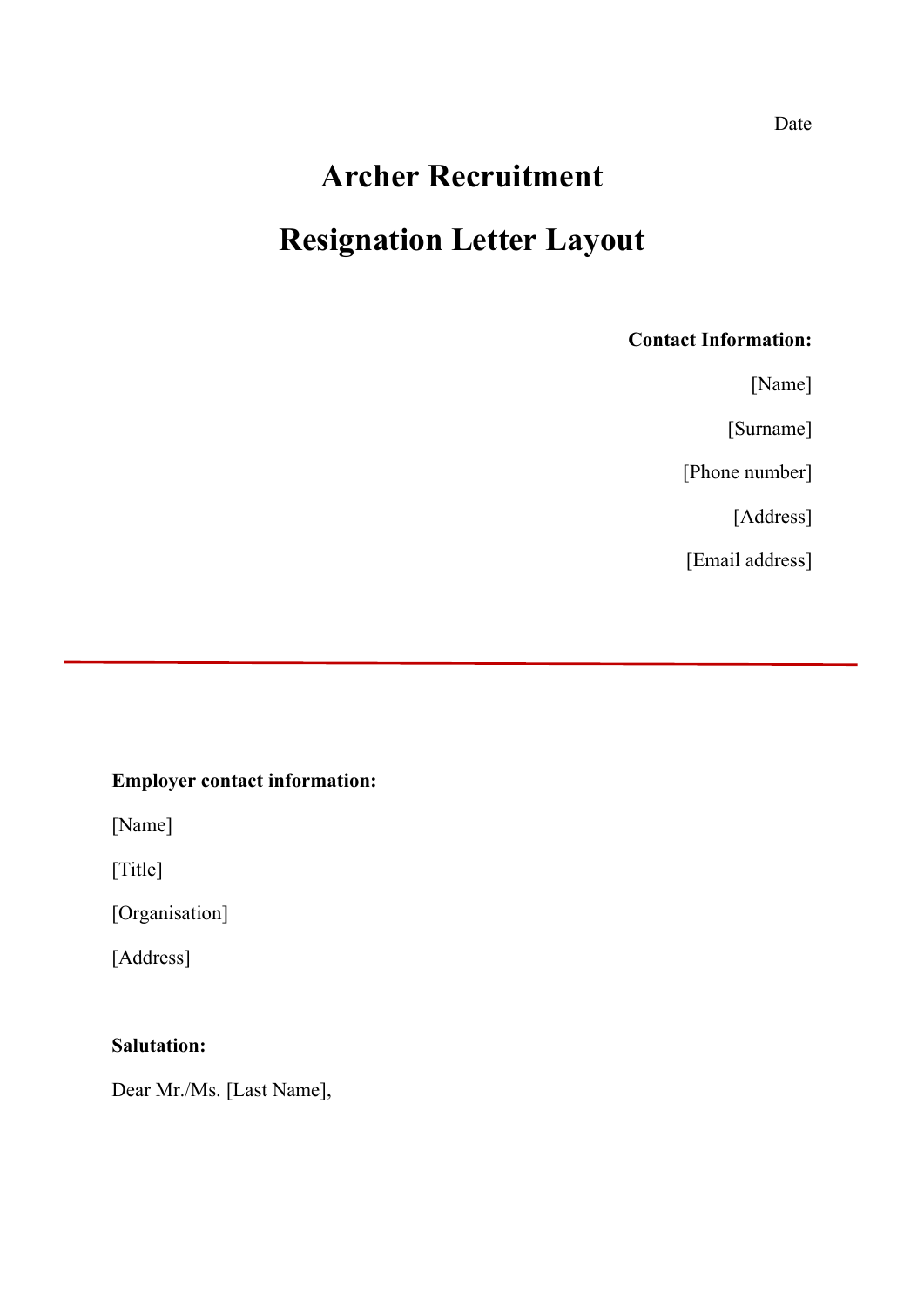### **First paragraph:**

This opening paragraph should outline that you are resigning and give the date when your resignation is effective.

## **Middle paragraph:**

This section of your resignation letter should commemorate your employer for the opportunities and experiences that you have acquired during your employment with the company.

#### **Final paragraph:**

Conclude your resignation letter by offering to assist with the transition (optional).

## **Complimentary close:**

Respectfully or Sincerely yours,

#### **Signature:**

[Handwritten Signature]

[Typed Name]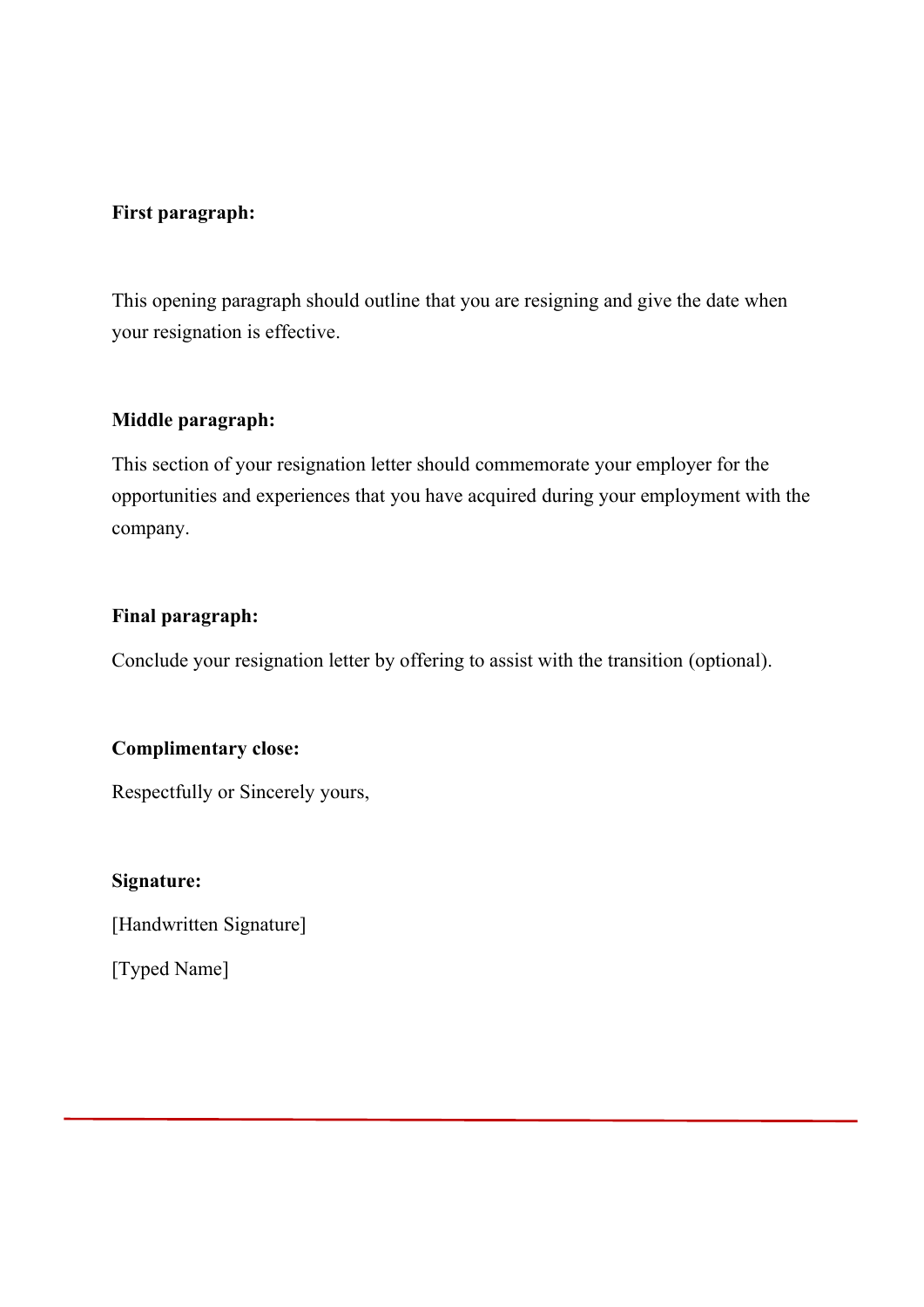# **Formal Resignation Letter - Example 1**

Dear Mr./Ms. [**Last Name**],

I would like to inform you of my intention to resign from [**Position Name**] at [**Company Name**], effective two weeks from today, [**Current Date**].

This was not an easy decision for me to make and I appreciate the opportunities you provided me with during my tenure at [**Company Name**]. The past four years have been very so valuable and rewarding. I've enjoyed this experience and being a part of such a professional group of people.

Please let me know what assistance you'll require from me during the transfer period.

I wish [**Individuals Name**] and the [**Company Name**] the very best and I hope we can keep in touch in the future.

Sincerely,

[**Your Signature**]

[**Your Typed Name**]